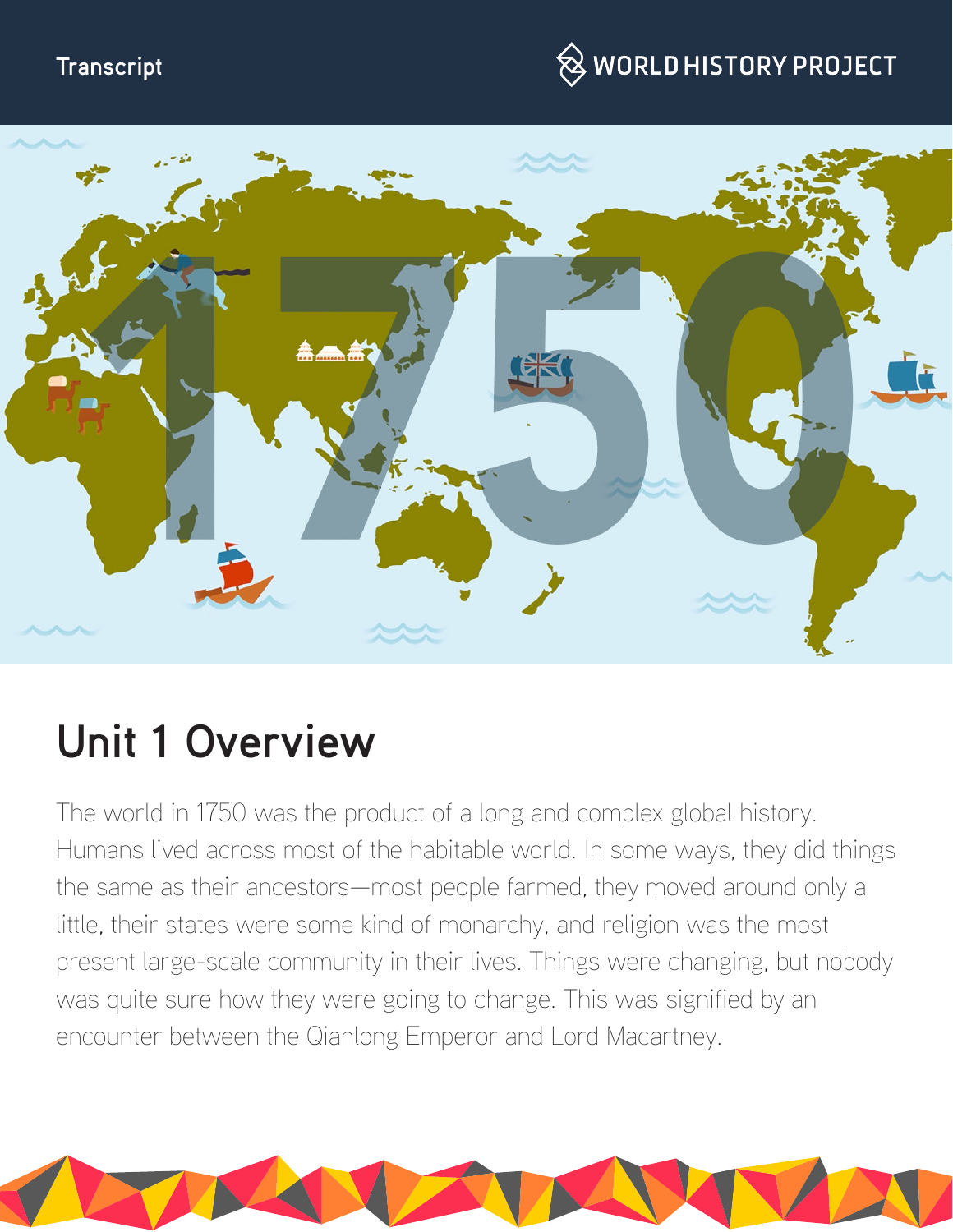

## **00:01**

*Kim Lochner and Colby Burnett in conversation*

So, you have the chicken fried rice and I have a pepperoni calzone. How global.

Okay, what do I owe you?

About \$17.50?

Oh, okay. Oh, that reminds me! Hi, I'm Kim Lochner, and along with Colby Burnett, we're introducing Unit 1: The World in 1750.

*Colby Burnett* Nothing is particularly important about the year 1750. It's not a more significant year in world history than 1749, or 1751, or even 1650 or 1550. So why do we use this year as a marker to start this world history course? One answer is we can honestly consider 1750 and the years around it as an era of transformation that laid the foundation for the world in which we live today.

> The world we live in is the product of a long, long history. Our universe was probably formed around 13.8 billion years ago. Our solar system, with the sun and the earth, coalesced about 4.5 billion years ago. Life emerged on our planet about 3.7 billion years ago. Physically modern humans evolved much later, about 250,000 years ago. We have only learned to farm, to live in cities, to write, and to construct states in the last 10,000 years. All of this happened long before 1750. If we could have looked at the earth in the year 1750 from a satellite in orbit, we would have found a patchwork of human societies on every inhabitable continent. If we zoomed in a bit further, to the cruising altitude of a jetliner, we would have seen a lot of stuff that looked very different from today. But many societies in 1750 would look pretty much the same as in 1650, or 1550, or even 1450. In some ways, people still did things like their ancestors had for centuries or even millennia.

> For example, in 1750, production and distribution of goods was generally carried out through well-worn systems. People still mostly obtained energy from the same sources as ancient societies—human power, animal power, water power, and, ultimately, the sun. Most people were still farmers who produced their own food. Only a few were specialists. Much of what these specialists made—leatherwork, iron, or paper—had been around for quite a while. Most networks were also quite limited and unsophisticated. Most goods traveled only short distances to market. Most people only knew other people from a few miles away and rarely traveled more than maybe a few miles from the place they were born. A few religious and philosophical ideas were spread quite widely, but most culture that people possessed was only shared with people in nearby areas. The communities of 1750 were politically varied, but mostly would have been recognizable to visitors from a thousand years before. People lived in kingdoms, chiefdoms, and religious states. Religion played a central role in most peoples' lives, like it had for many centuries. Most large religions were hundreds or even thousands of years old.

> The world of 1750 was changing. Steam power engines emerged for the first time as inefficient little experiments in China. Then more effective experiments appeared in Europe. These engines promised new types and amounts of energy. New products were produced at greater rates, including complicated tools like microscopes, innovative weapons like the flintlock musket, and new medicines like quinine for malaria. These innovations and the people who carried them moved

> > 2

## **00:53**

*Animated timeline showing the mentioned events* 

*Animated world map shows a smattering of yellow dots, representing human societies around the world*

## **01:55**

#### *Kim Lochner*

*Artworks from around the world depicting farming and animal husbandry, as well as specialists making leather and paper; artworks of crowded villages*

*Montage of artworks depicting many types of sacred structures around the world (temples, churches)*

## **03:22**

*Colby Burnett*

*Drawn diagrams of new technology*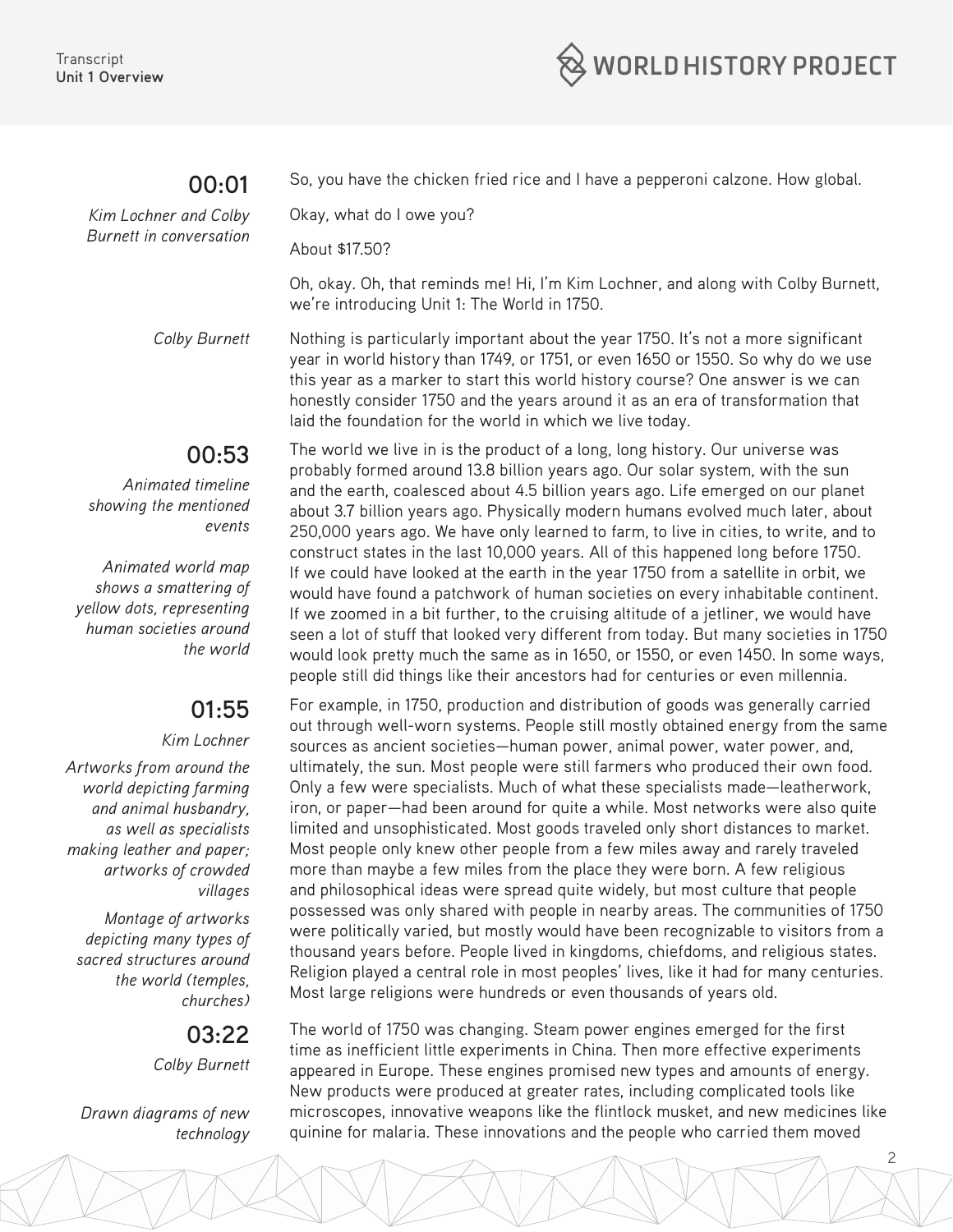

further and faster around the world.

**03:50** Colonization decisively linked the Americas to Europe, Asia, and Africa only a few centuries previously. Trade networks and colonization were even starting to integrate Polynesia and Oceania into this system. Scholars who had travelled along these routes were using their new knowledge to imagine new kinds of communities. These were more representative, more democratic, or were more imperial and exploitative.

> So, in what ways was this world of 1750 a story of shared human experience, and in what ways were there distinct and unique regional and local experiences?

This question can only be answered by zooming in further to a bird's-eye view to look at what humans were experiencing in the vast variety of states and societies of this time. At this scale, we see encounters between representatives from societies on opposite sides of the world.

Not too long after 1750, for example, a British diplomat named Lord Macartney visited the Chinese court of the Qianlong Emperor. The meeting didn't go well. The emperor refused Macartney's request to open trading relations between the two countries. They each understood this failure very differently. The British diplomat, representative of a small state but one growing in power and eager for trade, could not understand why the Chinese weren't eager to sell British consumers their porcelain, tea, and fine cloth. The emperor, ruler of a vast domain whose economy was based on land, not trade, saw little to gain in trading with this small, upstart country with nothing to offer.

Ironically, the place that would ultimately connect British and Chinese economies was not in either country. It was Bengal, in India. Until the mid-18th century, Bengal had been just one province of the Mughal Empire that dominated India. Mughal emperors were not as averse to British trade as the Chinese Qianlong emperor. Beginning in 1696, they granted a group of British merchants rights to trade in Bengal. These British merchants—called the British East India Company found wealthy Bengali merchant families eager to deal with them. By 1750, the Bengali port city of Calcutta had swelled to over 120,000 people. Together, British and Indian merchants were building a modern city at the heart of an ancient trade route. Cloth from the region, made by Indian weavers and carried on British ships, traveled around the world, along with opium grown in the surrounding countryside. Yet despite the cooperation between Bengali and British merchants, this was not an equal partnership. In 1757, war between the Mughal emperors and the British East India Company resulted in Bengal becoming the first colonial possession of the British Indian empire.

Britain would eventually use the wealth of Bengal, and in particular its opium, to break open trade with China. We'll encounter that story later in this course, when we look at the Opium Wars of the mid-19th century. Britain, Bengal, China—three different regions of the world, with vastly differing cuisines, lifestyles, music, and politics. But, by 1750, these three societies were becoming closely linked, even when some resisted those links. We get some sense of their connection by looking

## **04:17**

*Kim Lochner Animation of a birds-eye view of a society. There is one person that looks to be a noble, and one person that is farming*

**04:51** 

*Artwork depicting the British diplomat is contrasted with artwork depicting the vast Chinese empire*

## **05:39**

*Colby Burnett*

*Artwork shows people of the Mughal empire, as well as British trade ships*

> *Many artworks depict trade going on between British and Bengali merchants*

## **06:48**

*Drawing of an Opium War; artwork depicting Britain, Bengal, and China are contrasted with one*